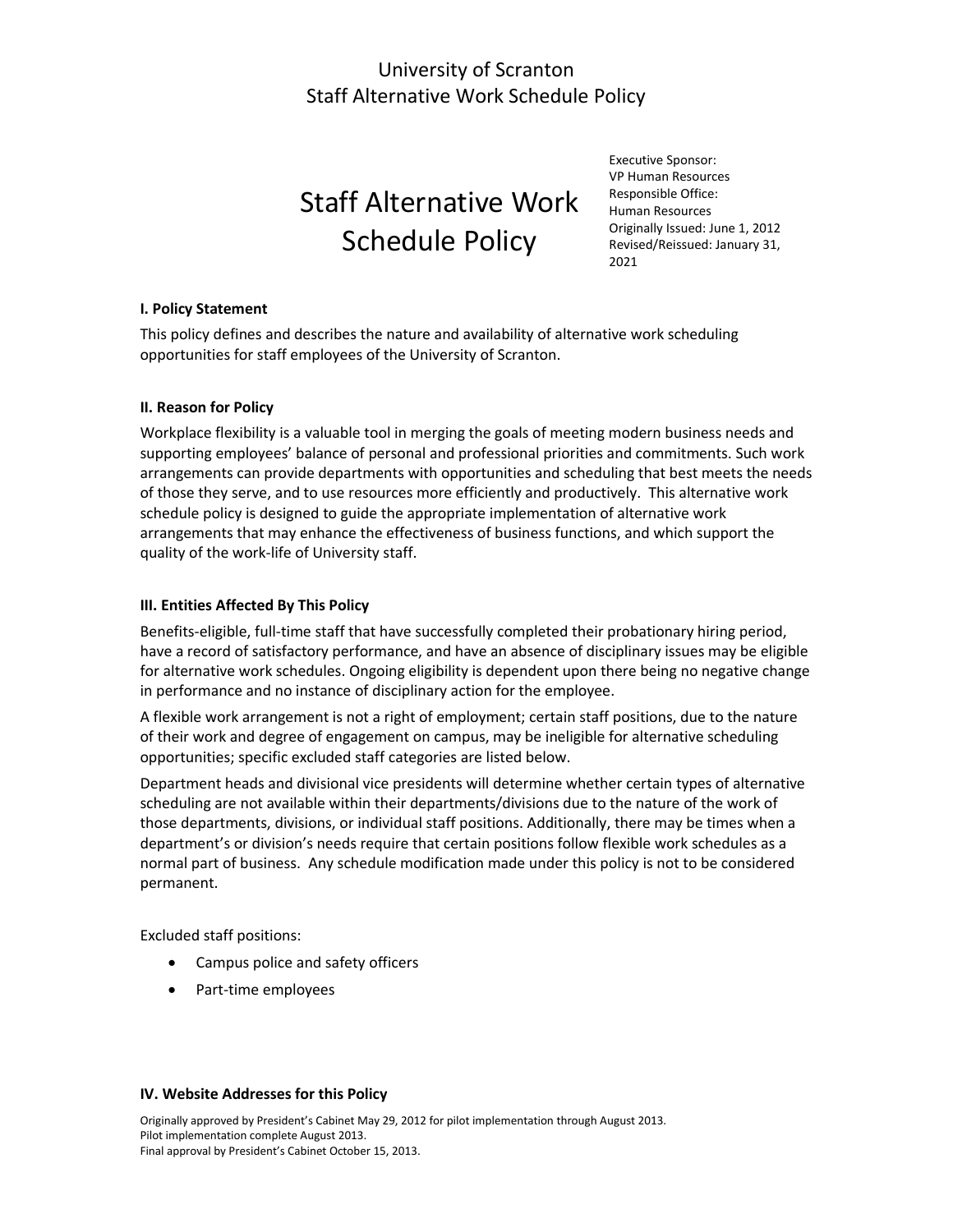<http://www.scranton.edu/Governance/university-policies%20.shtml> <http://scranton.edu/hr/employment/alternativeworkschedule.shtml>

#### **V. Related Documents, Forms, and Tools**

Staff handbook

Alternative Work Schedule Request Form (XI: *Appendix A*)

#### **VI. Contacts**

Contact Human Resources with questions about the content or application of this policy. Individual staff should contact their supervisor with questions regarding their eligibility to take part in alternative work scheduling and what scheduling may be available within their department.

#### **VII. Definitions & Types of Alternative Schedules Available**

Alternative work schedule: an arrangement whereby a staff employee may follow a work schedule that differs from the standard.

Benefits-eligible Staff: non-faculty employees who work at least full time.

#### Standard Work week:

A minimum of 35 to 40 hours for full time employees. Non –exempt employees are paid hourly and work 35 or 40 hours per week. Exempt employees are salaried, are expected to be available during all normal business hours and to work as required by the duties and responsibilities required of their position. Typically this is a minimum of 40 hours per week.

Types of Alternative Work Schedules Available at the University:

- Compressed Work Week: alternative scheduling that compresses a work week into fewer than five days.
- Flex Time: alternative scheduling that alters the work start and end times from the standard; however, the employee is required to maintain a standard number of work hours.
- Telecommuting: alternative work scheduling that enables an employee to work from a remote location one or more days per week.
- Nine/Ten/Eleven-month and reduced work schedules may be available for certain positions with the approval of the supervisor, division head and Human Resources. Some positions may be changed to nine/ten/eleven-month or reduced hour schedules based on the needs of the University.

#### **VIII. Responsibilities**

- 1. Staff member: staff members wishing to explore alternative work scheduling must submit a formal written request to their supervisor, copying their divisional vice president. Staff member is expected to maintain satisfactory work performance for the duration of the alternative schedule.
- 2. Supervisor: initial review and decision to approve/decline the alternative scheduling request. Reviews the employee's request in context of departmental needs and institutional business functions, including technology needs and limitations. Must review office coverage and/or work assignment impact. Reviews the staff member's performance to ensure its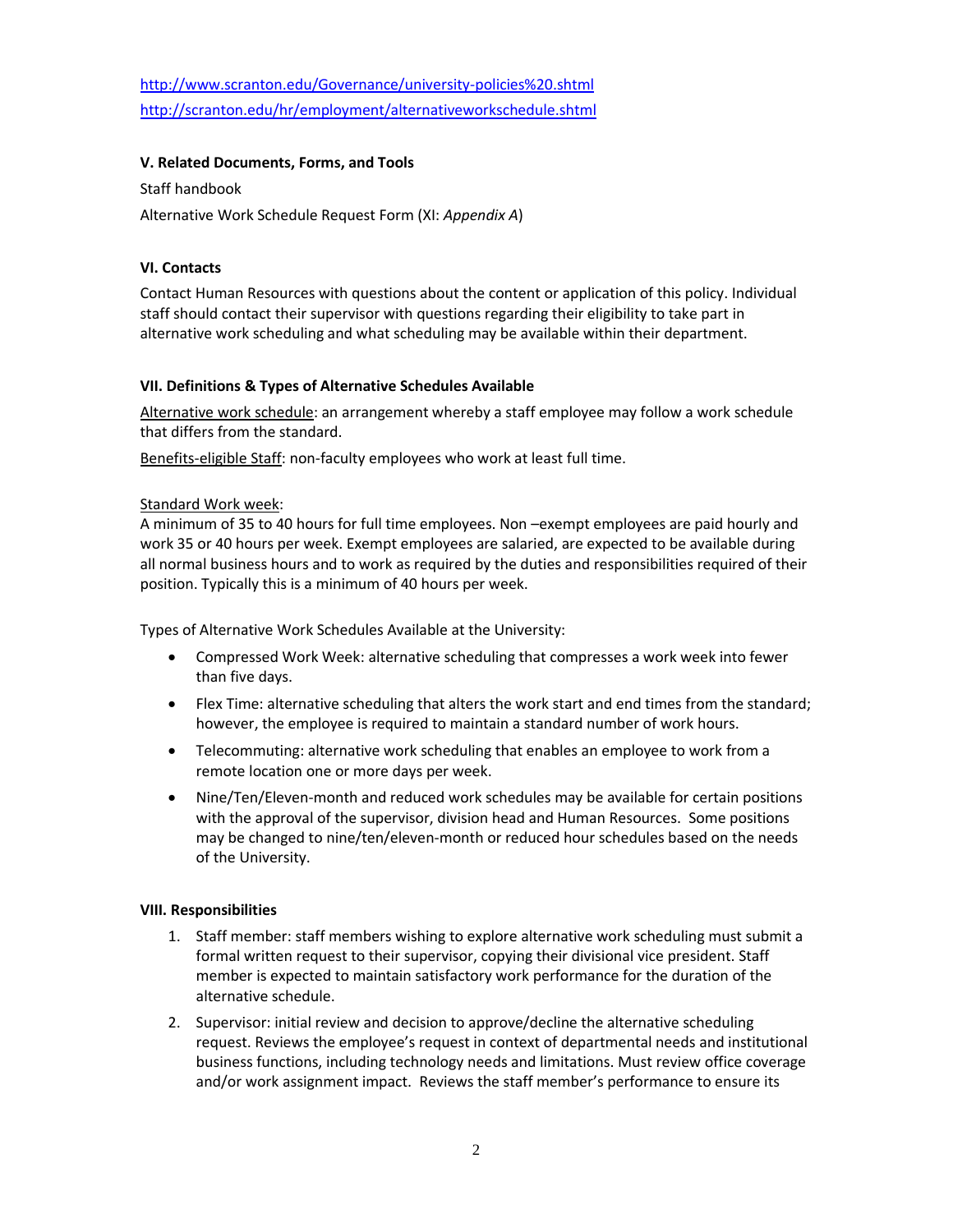quality for the duration of the alternative schedule. If supervisor is the department head, review and make decision to approve/decline the scheduling request.

- 3. Department Head *(if not supervisor*): Review and decision to approve/decline the alternative scheduling request following supervisor review and recommendation.
- 4. Divisional Vice President: Review and decision to approve/decline the alternative schedule request following department head review and recommendation.
- 5. Human Resources: In consultation with divisional vice president, decision to approve/decline the alternative schedule request based on the provisions outlined in this policy and consideration of other University employment policies.

In addition to the above responsibilities, the employee and their supervisor should take steps to ensure that those impacted by the alternative schedule are informed of the change and that steps are taken to resolve any challenges this may emerge. Supervisors and/or department heads should review all requests for alternative schedules in context of other alternative schedules that may currently exist within their department to see if changes to any and all requests and schedules can be made to best accommodate employee needs and office workload and coverage. Employees with an alternative work schedule are expected to adhere to all other University policies and procedures that relate to absence from work.

#### **IX. Procedures**

The following procedures describe the process for requesting, maintaining and concluding an alternative work schedule.

- A. Request/Approval Process:
	- 1. Staff members interested in exploring alternative work scheduling for whom they may be eligible must contact their supervisor to determine their eligibility and discuss alternative scheduling options. If the employee wishes to formally pursue alternative scheduling of any kind, they must complete a *Request for Alternative Work Schedule Form* (Appendix A) and submit it to their supervisor, sharing a copy with their divisional vice president.
		- a. The staff member must provide an explanation supporting why the alternative work schedule is needed/desired, selection of the type of alternative schedule the employee is seeking, and summary of how the employee will assure his/her performance and/or coverage of needed campus presence will be maintained at a satisfactory level.
	- 2. The supervisor must review the request, determining whether the request is possible given the needs of the department. If the request is approved by the supervisor, the request is forwarded to the staff member's department head (if not the supervisor) for review and approval. If the request is approved by the department head, it is then forwarded to the divisional vice president for review and approval.
		- a. If the request is approved at all levels, it is submitted to the Office of Human Resources for final review and approval, in consultation with the divisional vice president.
		- b. If the request is not approved at the supervisor, department head, or divisional vice president level, the declined request is to be returned to the employee, with a copy submitted to Human Resources.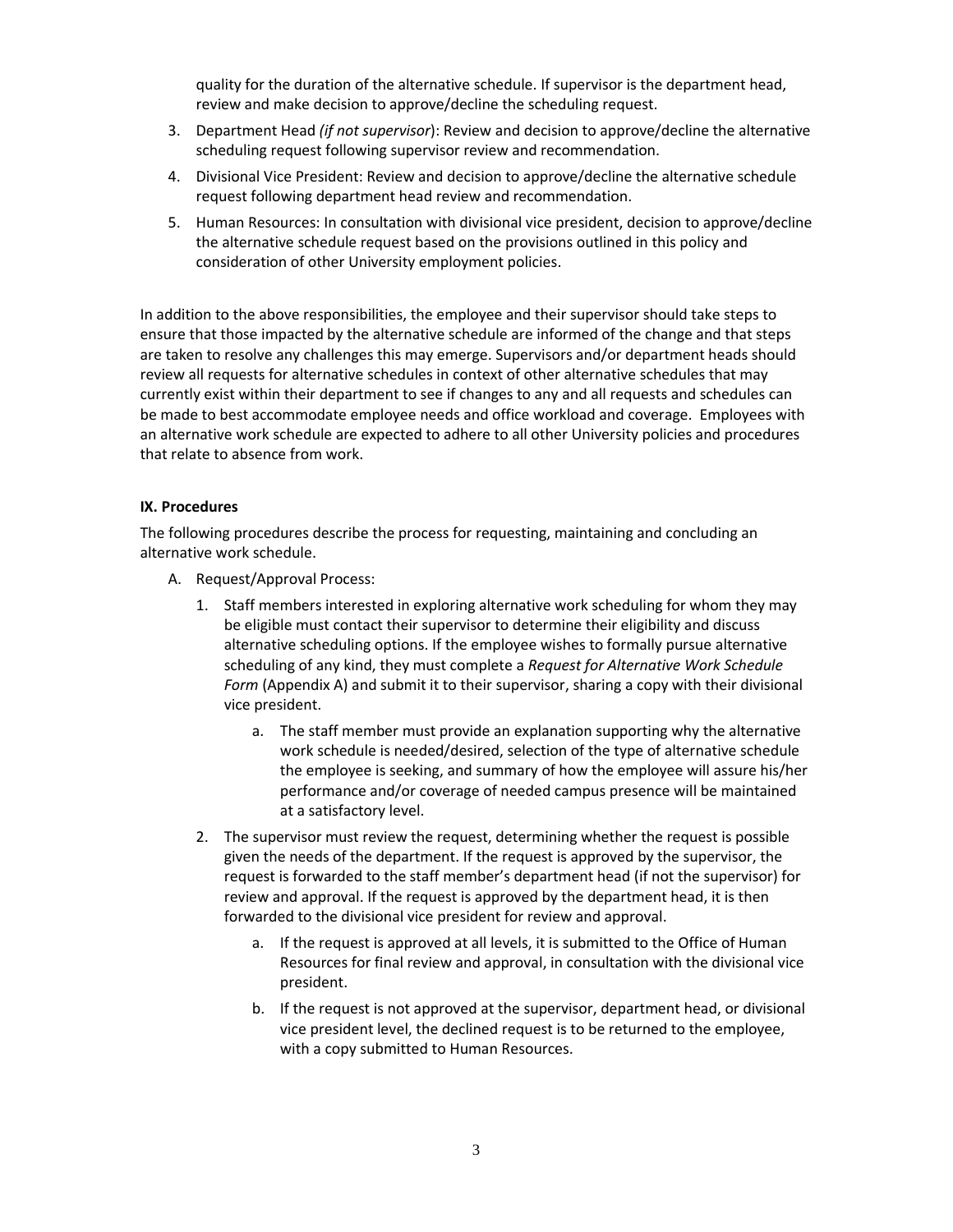- B. Maintenance of Alternative Work Schedule
	- 1. The employee is responsible for maintaining the required number of hours worked and quality of performance. The employee must be accessible to the supervisor and colleagues during the work hours as established by the alternative schedule.
	- 2. The employee's supervisor is responsible for regular review (with no more than six months between each review) of the effectiveness of the alternative work schedule and satisfaction with the employee's performance. It is recommended that this review take place within the standard review checkpoints that are part of the University's performance management process.
- C. Conclusion or Termination of Alternative Work Schedule
	- 1. Should the rationale/reason for the original alternative schedule request cease to exist, or the alternative work schedule be terminated by the supervisor, the staff member is expected to return to their normal work schedule. The supervisor will communicate this change to the divisional vice president and Office of Human Resources.
	- 2. Should the employee wish to conclude the alternative work schedule for any reason, they must notify their supervisor, who will communicate the change in schedule to divisional vice president and the Office of Human Resources.
	- 3. Should the supervisor wish to terminate the alternative work schedule due to employee performance, office/departmental coverage, or workload needs, they must notify the employee in writing at least two weeks prior to conclusion of the alternative schedule, with copies of the notification and its rationale submitted to the divisional vice president and Office of Human Resources.

Some situations may be better addressed through other options such as the Family Medical Leave Act, or short or long-term disability. Contact the Office of Human Resources for more information on these types of employee leaves.

#### **X**. **Amendment of this Policy**

1. The University reserves the right to alter, amend, or withdraw this policy at any time.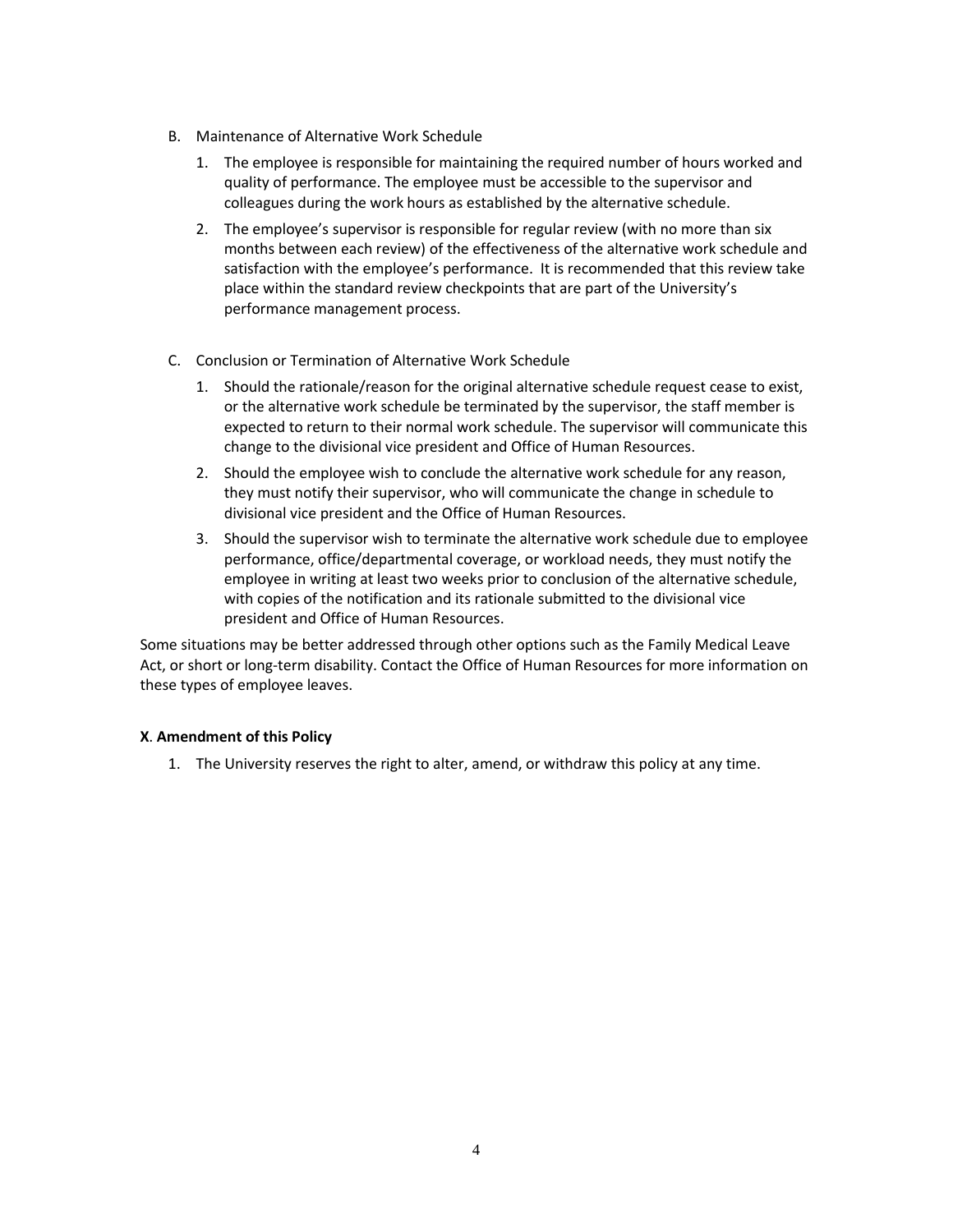# **The University of Scranton Alternative Work Schedule Request**

### *Part A: Employee Information:*

| Employee Classification (check one) :                    | ___________________Exempt   _______________________Non Exempt |  |  |
|----------------------------------------------------------|---------------------------------------------------------------|--|--|
| <b>Part B: Request Information:</b>                      |                                                               |  |  |
| Reason for Request:                                      |                                                               |  |  |
|                                                          |                                                               |  |  |
|                                                          |                                                               |  |  |
|                                                          |                                                               |  |  |
| Type of Alternative Work Schedule Requested (check one): |                                                               |  |  |

| <b>Compressed Work Week</b> |  |
|-----------------------------|--|
| Flex Time:                  |  |
| Telecommuting:              |  |
| Nine/Ten/Eleven-month       |  |

Flexible Schedule Proposed Start Date: \_\_\_\_\_\_\_\_\_\_\_\_\_\_\_\_\_\_\_\_\_\_\_\_\_\_\_\_\_\_\_\_\_\_\_\_\_\_\_\_\_\_\_\_\_\_\_\_\_\_\_\_

Flexible Schedule Proposed End Date (*if known*): \_\_\_\_\_\_\_\_\_\_\_\_\_\_\_\_\_\_\_\_\_\_\_\_\_\_\_\_\_\_\_\_\_\_\_\_\_\_\_\_\_\_\_\_\_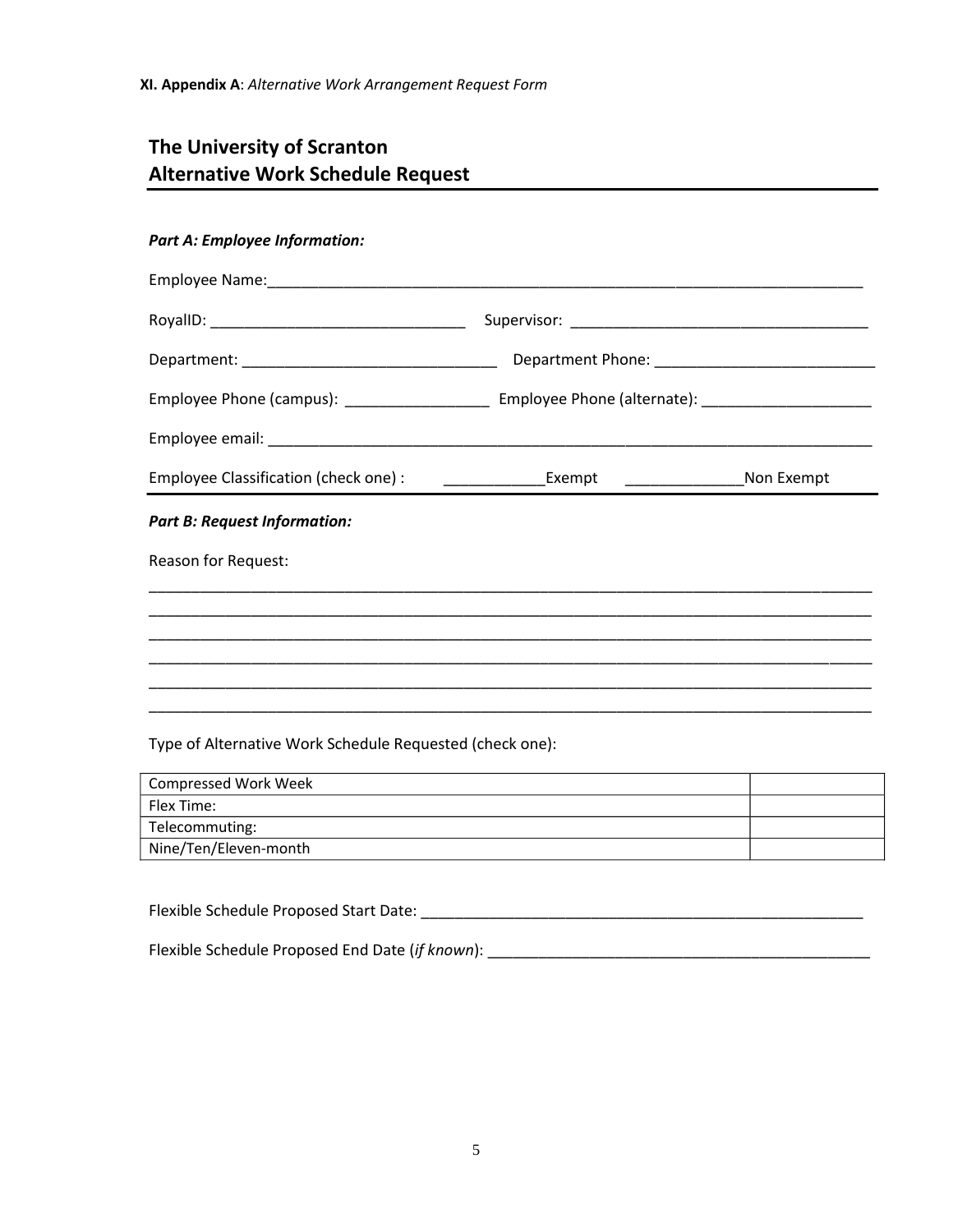Proposed Work Hours (if compressed work week or flex time):

| Work Day  | <b>Work Hours</b> |
|-----------|-------------------|
| Monday    |                   |
| Tuesday   |                   |
| Wednesday |                   |
| Thursday  |                   |
| Friday    |                   |
| Saturday  |                   |
| Sunday    |                   |

**Part C: Narrative Description of Employee's Plan for Maintenance of Alternative Work Schedule (Management of Employment Duties and Performance)** *[may be submitted as an attachment].* 

\_\_\_\_\_\_\_\_\_\_\_\_\_\_\_\_\_\_\_\_\_\_\_\_\_\_\_\_\_\_\_\_\_\_\_\_\_\_\_\_\_\_\_\_\_\_\_\_\_\_\_\_\_\_\_\_\_\_\_\_\_\_\_\_\_\_\_\_\_\_\_\_\_\_\_\_\_\_ \_\_\_\_\_\_\_\_\_\_\_\_\_\_\_\_\_\_\_\_\_\_\_\_\_\_\_\_\_\_\_\_\_\_\_\_\_\_\_\_\_\_\_\_\_\_\_\_\_\_\_\_\_\_\_\_\_\_\_\_\_\_\_\_\_\_\_\_\_\_\_\_\_\_\_\_\_\_ \_\_\_\_\_\_\_\_\_\_\_\_\_\_\_\_\_\_\_\_\_\_\_\_\_\_\_\_\_\_\_\_\_\_\_\_\_\_\_\_\_\_\_\_\_\_\_\_\_\_\_\_\_\_\_\_\_\_\_\_\_\_\_\_\_\_\_\_\_\_\_\_\_\_\_\_\_\_ \_\_\_\_\_\_\_\_\_\_\_\_\_\_\_\_\_\_\_\_\_\_\_\_\_\_\_\_\_\_\_\_\_\_\_\_\_\_\_\_\_\_\_\_\_\_\_\_\_\_\_\_\_\_\_\_\_\_\_\_\_\_\_\_\_\_\_\_\_\_\_\_\_\_\_\_\_\_



I have read and understand the University of Scranton's Alternative Work Schedule Policy, and understand that this alternative schedule may be suspended or terminated at any time. I have discussed with and understand the expectations for the successful maintenance of this alternative schedule with respect to my employment duties and responsibilities as set forth by my supervisor.

| <b>Employee Name (print)</b> | <b>Employee Signature</b> |
|------------------------------|---------------------------|
|                              |                           |

**Date** \_\_\_\_\_\_\_\_\_\_\_\_\_\_\_\_\_\_\_\_\_\_\_\_\_\_\_\_\_\_\_\_\_\_\_\_\_\_